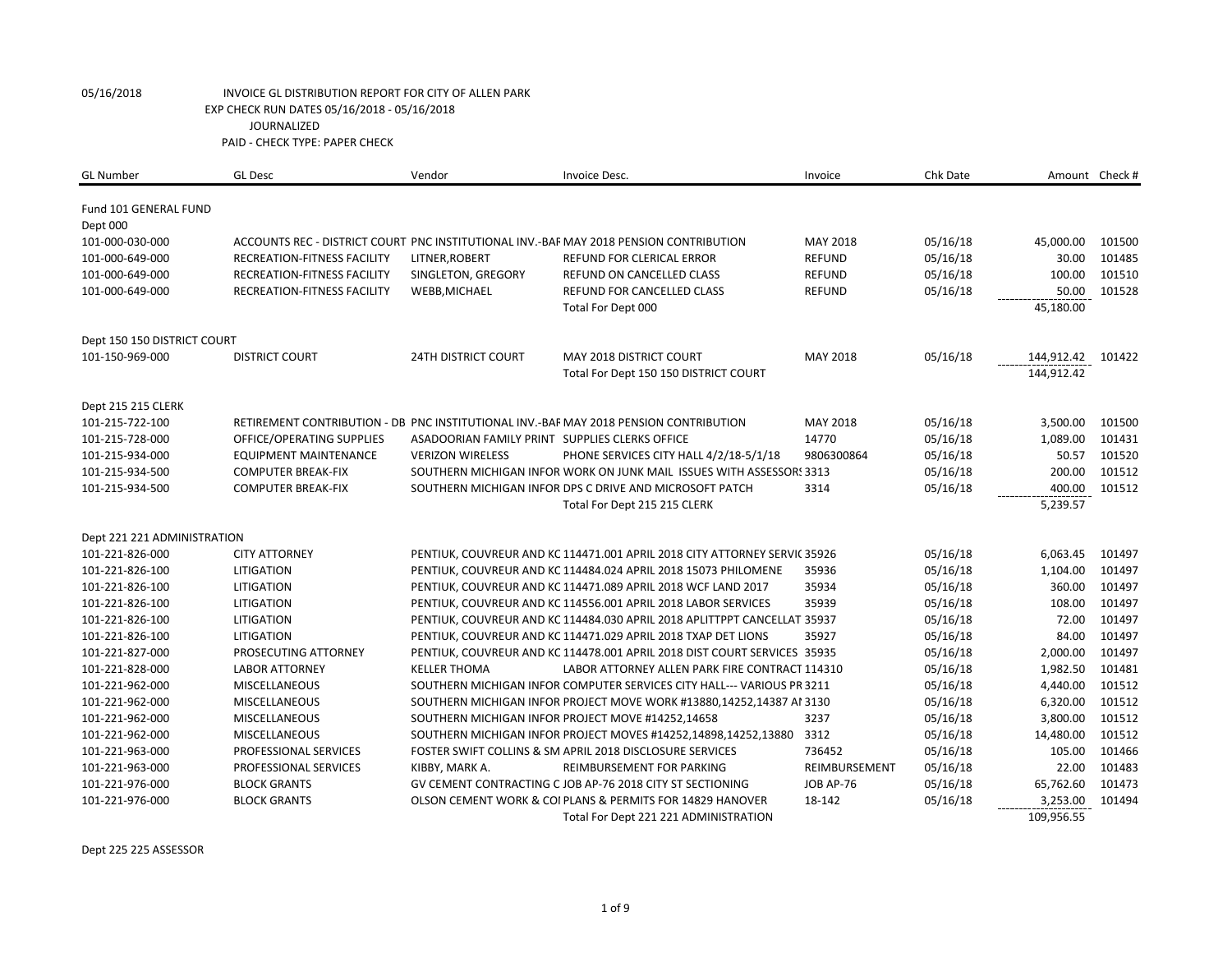| <b>GL Number</b>               | <b>GL Desc</b>                  | Vendor                                         | Invoice Desc.                                                                         | Invoice           | Chk Date |           | Amount Check # |
|--------------------------------|---------------------------------|------------------------------------------------|---------------------------------------------------------------------------------------|-------------------|----------|-----------|----------------|
| 101-225-963-000                | PROFESSIONAL SERVICES           |                                                | SOUTHERN MICHIGAN INFOR CABLING CONF ROOM COUCIL CHAMBERS/POL 3296                    |                   | 05/16/18 | 4,600.00  | 101512         |
|                                |                                 |                                                | Total For Dept 225 225 ASSESSOR                                                       |                   |          | 4,600.00  |                |
| Dept 253 253 TREASURER         |                                 |                                                |                                                                                       |                   |          |           |                |
| 101-253-802-100                |                                 |                                                | BS&A - COMPUTER SOFTWARE M/ SOUTHERN MICHIGAN INFOR REIMBURSEMENT FOR VISA CHARGES    | 3251              | 05/16/18 | 1,825.77  | 101512         |
|                                |                                 |                                                | Total For Dept 253 253 TREASURER                                                      |                   |          | 1,825.77  |                |
| Dept 263 263 CITY HALL         |                                 |                                                |                                                                                       |                   |          |           |                |
| 101-263-920-000                | <b>UTILITIES</b>                | <b>DTE ENERGY</b>                              | ELECTRIC SERVICES 4/07/18-5/10/18                                                     | 05162018          | 05/16/18 | 1,432.26  | 101458         |
|                                |                                 |                                                | Total For Dept 263 263 CITY HALL                                                      |                   |          | 1,432.26  |                |
| Dept 305 305 POLICE DEPARTMENT |                                 |                                                |                                                                                       |                   |          |           |                |
| 101-305-722-100                |                                 |                                                | RETIREMENT CONTRIBUTION - DB PNC INSTITUTIONAL INV.-BAF MAY 2018 PENSION CONTRIBUTION | MAY 2018          | 05/16/18 | 72,246.00 | 101500         |
| 101-305-761-000                | PRISONER BOARD                  | <b>CITY OF DEARBORN</b>                        | PRISONER LODGING 4/1/18-4/30/18                                                       | 0000046597        | 05/16/18 | 978.00    | 101445         |
| 101-305-805-000                | <b>VEHICLE TOWING</b>           | <b>CITY TOWING</b>                             | 57 VEH TOWED 9 PERSONAL 4/16/18-4/30/18 4/16/18-4/30/18                               |                   | 05/16/18 | 8,005.00  | 101447         |
| 101-305-931-000                | <b>BUILDING MAINTENANCE</b>     | CINTAS CORP.                                   | APRIL 2018 UNIFORM SERVICES POLICE DEPT                                               | <b>APRIL 2018</b> | 05/16/18 | 65.30     | 101444         |
| 101-305-934-500                | <b>COMPUTER BREAK-FIX</b>       |                                                | SOUTHERN MICHIGAN INFOR CABLE INSTALLS FOR NEW CITY HALL                              | 3271              | 05/16/18 | 2,320.00  | 101512         |
| 101-305-934-500                | <b>COMPUTER BREAK-FIX</b>       |                                                | SOUTHERN MICHIGAN INFOR PROJECT MOVE 14778,14252,13880,14839                          | 3282              | 05/16/18 | 8,560.00  | 101512         |
| 101-305-960-000                | <b>EDUCATION &amp; TRAINING</b> | SCOTT, SEAN                                    | REIMBURSEMENT RELATED TO TRAINING                                                     | REIMBURSEMENT     | 05/16/18 | 12.00     | 101507         |
|                                |                                 |                                                | Total For Dept 305 305 POLICE DEPARTMENT                                              |                   |          | 92,186.30 |                |
| Dept 340 340 FIRE DEPARTMENT   |                                 |                                                |                                                                                       |                   |          |           |                |
| 101-340-722-100                |                                 |                                                | RETIREMENT CONTRIBUTION - DB PNC INSTITUTIONAL INV.-BAF MAY 2018 PENSION CONTRIBUTION | MAY 2018          | 05/16/18 | 56,497.00 | 101500         |
| 101-340-757-000                | <b>OPERATING SUPPLIES</b>       | LOWE'S                                         | APRIL 2018 PURCHASES                                                                  | <b>APRIL 2018</b> | 05/16/18 | 18.00     | 101486         |
| 101-340-757-000                | <b>OPERATING SUPPLIES</b>       | NETWORK SERVICES COMPAI OPERATING SUPPLIES     |                                                                                       | 6518486-00        | 05/16/18 | 281.81    | 101492         |
| 101-340-757-000                | <b>OPERATING SUPPLIES</b>       | NETWORK SERVICES COMPAI OPERATING SUPPLIES     |                                                                                       | 6515418-01        | 05/16/18 | 70.31     | 101492         |
| 101-340-757-500                | <b>RESCUE SUPPLIES</b>          |                                                | BAKER'S GAS & WELDING SUI OXYGEN CYLINDER RENTAL                                      | 09182715          | 05/16/18 | 58.21     | 101434         |
| 101-340-757-500                | <b>RESCUE SUPPLIES</b>          | J & B MEDICAL SUPPLY, INC. RESCUE SUPPLIES     |                                                                                       | 4424032           | 05/16/18 | 1,086.75  | 101478         |
| 101-340-757-500                | <b>RESCUE SUPPLIES</b>          | J & B MEDICAL SUPPLY, INC. RESCUE SUPPLIES     |                                                                                       | 4424033           | 05/16/18 | 195.10    | 101478         |
| 101-340-757-500                | <b>RESCUE SUPPLIES</b>          | PHYSIO CONTROL, INC                            | <b>RESCUE SUPPLIES</b>                                                                | 118033434         | 05/16/18 | 55.68     | 101499         |
| 101-340-805-000                | AMBULANCE BILLING               | ACCUMED BILLING INC.                           | MONTHLY SERVICES 4/1/18-4/30/18                                                       | 19011             | 05/16/18 | 4,352.07  | 101424         |
| 101-340-853-000                | <b>TELEPHONE</b>                | <b>VERIZON WIRELESS</b>                        | PHONE SERVICES CITY HALL 4/2/18-5/1/18                                                | 9806300864        | 05/16/18 | 150.13    | 101520         |
| 101-340-920-000                | <b>UTILITIES</b>                | CONSTELLATION                                  | APRIL 2018 GAS SERVICES BG-218249                                                     | 2307528           | 05/16/18 | 448.72    | 101449         |
| 101-340-920-000                | <b>UTILITIES</b>                | CONSTELLATION                                  | APRIL 2018 GAS SERVICES BG-212667                                                     | 2313011           | 05/16/18 | 423.42    | 101449         |
| 101-340-920-000                | <b>UTILITIES</b>                | <b>DTE ENERGY</b>                              | ELECTRIC SERVICES 4/07/18-5/10/18                                                     | 05162018          | 05/16/18 | 1,855.27  | 101458         |
| 101-340-931-000                | <b>BUILDING MAINTENANCE</b>     | A & B LOCKSMITH                                | <b>BLDG MAINTENANCE</b>                                                               | 83309             | 05/16/18 | 200.00    | 101423         |
| 101-340-931-000                | <b>BUILDING MAINTENANCE</b>     | GEE & MISSLER HEATING & A BUILDING MAINTENANCE |                                                                                       | 47259             | 05/16/18 | 192.50    | 101468         |
| 101-340-934-000                | <b>EQUIPMENT MAINTENANCE</b>    | APOLLO FIRE EQUIPMENT                          | <b>EQUIPMENT MAINTENANCE</b>                                                          | 97442             | 05/16/18 | 35.06     | 101428         |
| 101-340-934-500                | <b>COMPUTER BREAK-FIX</b>       |                                                | SOUTHERN MICHIGAN INFOR COMPUTER SERVICES FIRE DEPT                                   | 3315              | 05/16/18 | 360.00    | 101512         |
| 101-340-958-000                | <b>MEMBERSHIP &amp; DUES</b>    | MACARI, ANTHONY JOSEPH                         | REIMBURSEMENT PARAMEDIC LICENSE RENEW REIMBURSEMENT                                   |                   | 05/16/18 | 25.00     | 101487         |
|                                |                                 |                                                | Total For Dept 340 340 FIRE DEPARTMENT                                                |                   |          | 66,305.03 |                |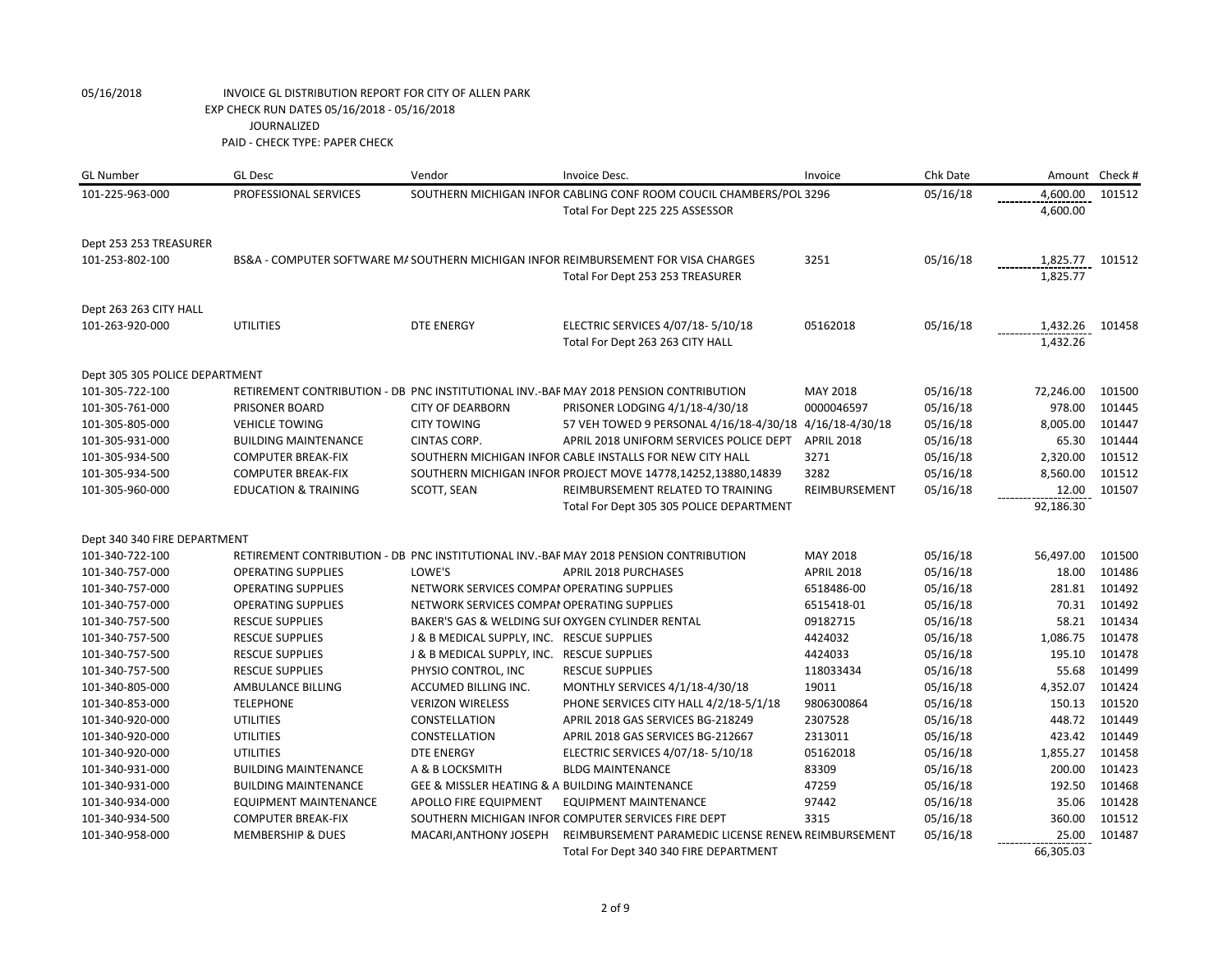| <b>GL Number</b>         | <b>GL Desc</b>                            | Vendor                                            | Invoice Desc.                                                                         | Invoice           | Chk Date |           | Amount Check # |
|--------------------------|-------------------------------------------|---------------------------------------------------|---------------------------------------------------------------------------------------|-------------------|----------|-----------|----------------|
|                          | Dept 445 445 DEPARTMENT OF PUBLIC SERVICE |                                                   |                                                                                       |                   |          |           |                |
| 101-445-722-100          |                                           |                                                   | RETIREMENT CONTRIBUTION - DB PNC INSTITUTIONAL INV.-BAF MAY 2018 PENSION CONTRIBUTION | MAY 2018          | 05/16/18 | 18,237.00 | 101500         |
| 101-445-751-000          | <b>GASOLINE</b>                           |                                                   | H. DOMINE ENTERPRISES, INCRECONFIGURE GASBOY ISLANDER                                 | 118164            | 05/16/18 | 196.00    | 101474         |
| 101-445-751-000          | <b>GASOLINE</b>                           | <b>RKA PETROLEUM</b>                              | <b>SUPPLIES</b>                                                                       | 0135136           | 05/16/18 | 12,475.17 | 101503         |
| 101-445-757-000          | <b>OPERATING SUPPLIES</b>                 | BRONER GLOVE DBA BRONER SUPPLIES                  |                                                                                       | 248537            | 05/16/18 | 117.62    | 101439         |
| 101-445-757-000          | <b>OPERATING SUPPLIES</b>                 | BRONER GLOVE DBA BRONER SUPPLIES                  |                                                                                       | 247988            | 05/16/18 | 257.27    | 101439         |
| 101-445-757-000          | <b>OPERATING SUPPLIES</b>                 | BRONER GLOVE DBA BRONER SUPPLIES                  |                                                                                       | 248250            | 05/16/18 | 24.50     | 101439         |
| 101-445-757-000          | <b>OPERATING SUPPLIES</b>                 | BUCK'S OIL CO., INC.                              | RECYCLING SERVICES                                                                    | 73195             | 05/16/18 | 75.00     | 101441         |
| 101-445-757-000          | <b>OPERATING SUPPLIES</b>                 | <b>GLENDALE AUTO VALUE</b>                        | <b>PARTS</b>                                                                          | 359-142663        | 05/16/18 | 16.89     | 101469         |
| 101-445-757-000          | <b>OPERATING SUPPLIES</b>                 | <b>GLENDALE AUTO VALUE</b>                        | <b>PARTS</b>                                                                          | 359-142664        | 05/16/18 | 0.00      | 101469         |
| 101-445-757-000          | <b>OPERATING SUPPLIES</b>                 | LOWE'S                                            | <b>APRIL 2018 PURCHASES</b>                                                           | <b>APRIL 2018</b> | 05/16/18 | 15.07     | 101486         |
| 101-445-768-000          | <b>UNIFORMS</b>                           | <b>BEDIENT, RAY</b>                               | REIMBURSEMENT FOR STEEL TOE SAFETY BOO' REIMBURSEMENT                                 |                   | 05/16/18 | 180.19    | 101436         |
| 101-445-786-000          | <b>TRAFFIC SUPPLIES</b>                   | <b>TRAFFIC SAFETY SHOP</b>                        | <b>SUPPLIES</b>                                                                       | INV000654662      | 05/16/18 | 422.09    | 101516         |
| 101-445-853-000          | <b>TELEPHONE</b>                          | <b>VERIZON WIRELESS</b>                           | PHONE SERVICES CITY HALL 4/2/18-5/1/18                                                | 9806300864        | 05/16/18 | 50.57     | 101520         |
| 101-445-920-000          | <b>UTILITIES</b>                          | <b>DTE ENERGY</b>                                 | ELECTRIC SERVICES 4/07/18-5/10/18                                                     | 05162018          | 05/16/18 | 704.99    | 101458         |
| 101-445-920-000          | <b>UTILITIES</b>                          | <b>DTE ENERGY</b>                                 | GAS SERVICES APT R 4/7/18-5/7/18                                                      | 05162018          | 05/16/18 | 456.17    | 101461         |
| 101-445-926-000          | <b>STREET LIGHTING</b>                    | <b>DTE ENERGY</b>                                 | ELECTRIC SERVICES 4/07/18-5/10/18                                                     | 05162018          | 05/16/18 | 154.97    | 101458         |
| 101-445-926-000          | <b>STREET LIGHTING</b>                    | <b>DTE ENERGY</b>                                 | STREETLIGHTS 4/1/18-4/30/18                                                           | 05162018          | 05/16/18 | 27,501.54 | 101460         |
| 101-445-931-000          | <b>BUILDING MAINTENANCE</b>               | <b>GREAT LAKES ACE HARDWAR SUPPLIES</b>           |                                                                                       | 2885/416          | 05/16/18 | 5.69      | 101425         |
| 101-445-931-000          | <b>BUILDING MAINTENANCE</b>               | <b>GREAT LAKES ACE HARDWAR SUPPLIES</b>           |                                                                                       | 2888/416          | 05/16/18 | 36.80     | 101425         |
| 101-445-931-000          | <b>BUILDING MAINTENANCE</b>               | SHERWIN WILLIAMS                                  | <b>SUPPLIES FOR DPS</b>                                                               | 2477-6            | 05/16/18 | 4,615.04  | 101509         |
| 101-445-931-000          | <b>BUILDING MAINTENANCE</b>               | SHERWIN WILLIAMS                                  | CREDIT ON SALES TAX FROM INV 2477-6                                                   | 9164-8            | 05/16/18 | (261.23)  | 101509         |
| 101-445-934-000          | <b>EQUIPMENT MAINTENANCE</b>              |                                                   | SOUTHERN MICHIGAN INFOR PROJECT MOVES #14252,13880                                    | 3253              | 05/16/18 | 9,360.00  | 101512         |
| 101-445-939-000          | <b>VEHICLE MAINTENANCE</b>                | <b>GLENDALE AUTO VALUE</b>                        | <b>PARTS</b>                                                                          | 359-143094        | 05/16/18 | 239.98    | 101469         |
| 101-445-939-000          | <b>VEHICLE MAINTENANCE</b>                | <b>GLENDALE AUTO VALUE</b>                        | <b>SUPPLIES</b>                                                                       | 359-142764        | 05/16/18 | 84.67     | 101469         |
| 101-445-939-000          | <b>VEHICLE MAINTENANCE</b>                | <b>GLENDALE AUTO VALUE</b>                        | <b>PARTS</b>                                                                          | 359-142780        | 05/16/18 | 75.48     | 101469         |
| 101-445-939-000          | <b>VEHICLE MAINTENANCE</b>                | <b>GLENDALE AUTO VALUE</b>                        | <b>PARTS</b>                                                                          | 359-142372        | 05/16/18 | 264.59    | 101469         |
| 101-445-939-000          | <b>VEHICLE MAINTENANCE</b>                | WILLIAM F. SELL & SON                             | <b>PARTS</b>                                                                          | 291086            | 05/16/18 | 235.05    | 101508         |
| 101-445-962-000          | MISCELLANEOUS                             | COMPREHENSIVE TESTING SC SUPPLIES                 |                                                                                       | 2458              | 05/16/18 | 585.00    | 101448         |
|                          |                                           |                                                   | Total For Dept 445 445 DEPARTMENT OF PUBLIC SERVICE                                   |                   |          | 76,126.11 |                |
| Dept 707 707 PARKS & REC |                                           |                                                   |                                                                                       |                   |          |           |                |
| 101-707-784-000          | <b>PARK SERVICES</b>                      |                                                   | <b>GREAT LAKES ACE HARDWAR SUPPLIES GULLVER PARKS</b>                                 | 2931/416          | 05/16/18 | 24.99     | 101425         |
| 101-707-784-000          | <b>PARK SERVICES</b>                      | <b>GREAT LAKES ACE HARDWAR SUPPLIES FOR PARKS</b> |                                                                                       | 2929/416          | 05/16/18 | 32.34     | 101425         |
| 101-707-784-000          | <b>PARK SERVICES</b>                      | <b>GREAT LAKES ACE HARDWAR SUPPLIES PARKS</b>     |                                                                                       | 2940/416          | 05/16/18 | 55.88     | 101425         |
| 101-707-784-000          | <b>PARK SERVICES</b>                      | GREAT LAKES ACE HARDWAR SUPPLIES REC CTR          |                                                                                       | 2893/416          | 05/16/18 | 16.08     | 101425         |
| 101-707-784-000          | <b>PARK SERVICES</b>                      | <b>GREAT LAKES ACE HARDWAR SUPPLIES PARKS</b>     |                                                                                       | 2896/416          | 05/16/18 | 10.90     | 101425         |
| 101-707-784-000          | <b>PARK SERVICES</b>                      |                                                   | GREAT LAKES ACE HARDWAR SUPPLIES FOR BENCHES                                          | 2902/416          | 05/16/18 | 0.40      | 101425         |
| 101-707-784-000          | <b>PARK SERVICES</b>                      |                                                   | BOBS SANITATION SERV INC MILLWARD PARK SERV 5/4-5/31/18                               | A-150462          | 05/16/18 | 100.00    | 101437         |
| 101-707-784-000          | <b>PARK SERVICES</b>                      |                                                   | BOBS SANITATION SERV INC CHAMPAIGN PARK SERV 5/4-5/31/18                              | A-150463          | 05/16/18 | 225.00    | 101437         |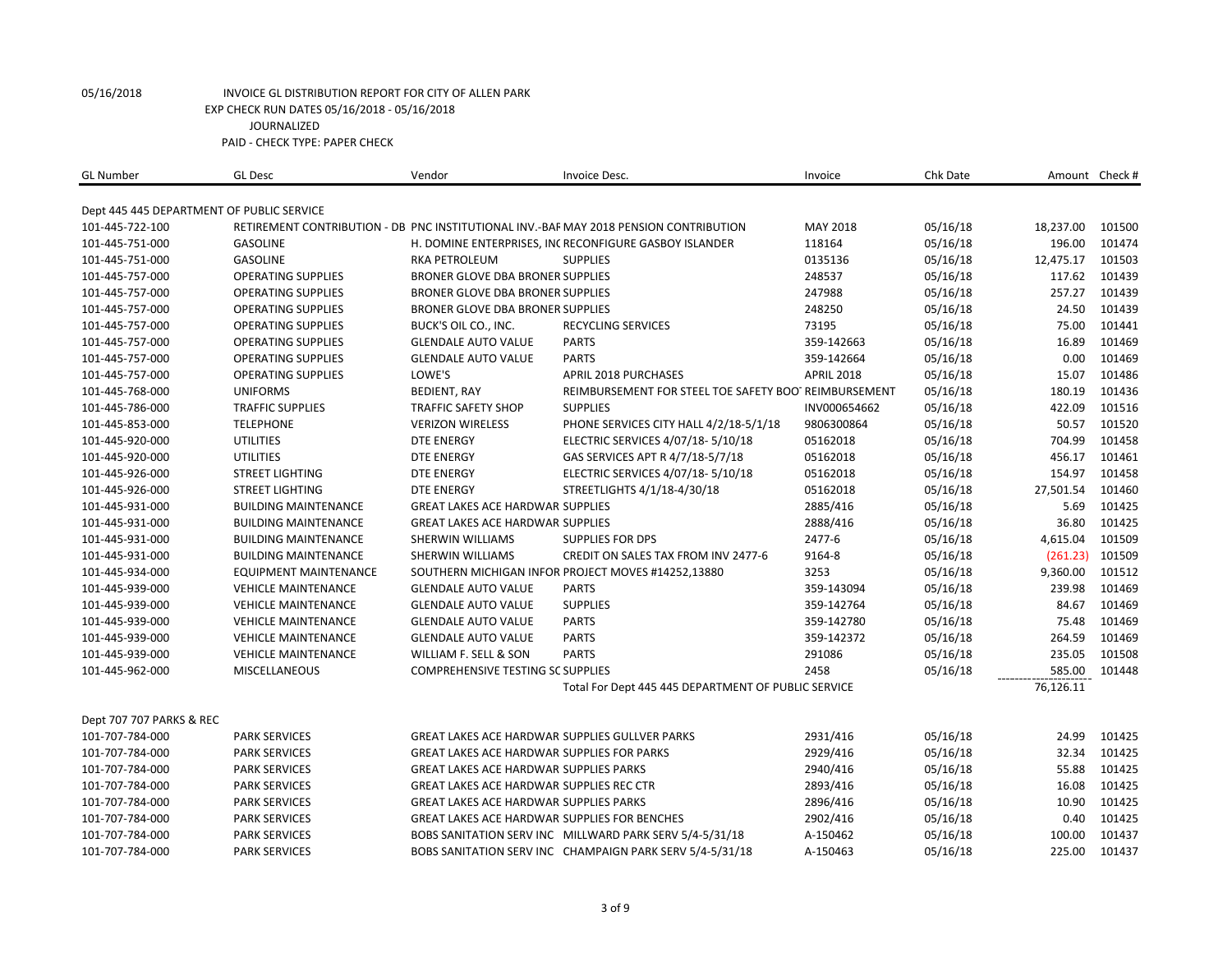| <b>GL Number</b>                       | <b>GL Desc</b>                                                                    | Vendor                                     | Invoice Desc.                                                                                                | Invoice      | Chk Date | Amount Check # |        |
|----------------------------------------|-----------------------------------------------------------------------------------|--------------------------------------------|--------------------------------------------------------------------------------------------------------------|--------------|----------|----------------|--------|
| 101-707-784-000                        | <b>PARK SERVICES</b>                                                              |                                            | BOBS SANITATION SERV INC SUDMAN PARK SERV 5/4-5/31/18                                                        | A-150461     | 05/16/18 | 100.00         | 101437 |
| 101-707-920-000                        | <b>UTILITIES</b>                                                                  | CONSTELLATION                              | APRIL 2018 GAS SERVICES BG-218159                                                                            | 2312994      | 05/16/18 | 77.78          | 101449 |
| 101-707-920-000                        | <b>UTILITIES</b>                                                                  | CONSTELLATION                              | APRIL 2018 GAS SERVICES BG-218248                                                                            | 2313009      | 05/16/18 | 227.03         | 101449 |
| 101-707-920-000                        | <b>UTILITIES</b>                                                                  | <b>DTE ENERGY</b>                          | ELECTRIC SERVICES 4/07/18- 5/10/18                                                                           | 05162018     | 05/16/18 | 216.70         | 101458 |
| 101-707-931-000                        | <b>BUILDING MAINTENANCE</b>                                                       |                                            | FRANK TARNOWSKI PLUMBIN REPAIRS ON FROZEM PIPES IN PARK BATHROOI 05-18                                       |              | 05/16/18 | 725.00         | 101467 |
| 101-707-939-000                        | <b>VEHICLE MAINTENANCE</b>                                                        | <b>BADER &amp; SONS CO</b>                 | <b>TIRES PARK &amp; REC</b>                                                                                  | 541850       | 05/16/18 | 411.52         | 101432 |
| 101-707-939-000                        | <b>VEHICLE MAINTENANCE</b>                                                        | <b>GLENDALE AUTO VALUE</b>                 | <b>PARTS</b>                                                                                                 | 359-142856   | 05/16/18 | 9.59           | 101469 |
|                                        |                                                                                   |                                            | Total For Dept 707 707 PARKS & REC                                                                           |              |          | 2,233.21       |        |
| Dept 751 751 COMMUNITY CENTER          |                                                                                   |                                            |                                                                                                              |              |          |                |        |
| 101-751-757-000                        | <b>OPERATING SUPPLIES</b>                                                         | GORDON FOOD SERV.                          | <b>SUPPLIES</b>                                                                                              | 917056645    | 05/16/18 | 24.99          | 101471 |
| 101-751-816-000                        | PROF. SERV. - OTHER                                                               |                                            | JERRY COHEN ELITE LAB INC MAY 2018 COOLING WATER TREATMENT                                                   | 7552         | 05/16/18 | 100.00         | 101479 |
| 101-751-920-000                        | <b>UTILITIES</b>                                                                  | CONSTELLATION                              | APRIL 2018 GAS SERVICES BG-212668                                                                            | 2313014      | 05/16/18 | 4,904.87       | 101449 |
| 101-751-931-000                        | <b>BUILDING MAINTENANCE</b>                                                       | <b>GREAT LAKES ACE HARDWAR SUPPLIES</b>    |                                                                                                              | 2921/416     | 05/16/18 | 5.68           | 101425 |
| 101-751-931-000                        | <b>BUILDING MAINTENANCE</b>                                                       | GREAT LAKES ACE HARDWAR SUPPLIES ARENA MNT |                                                                                                              | 2919/416     | 05/16/18 | 22.38          | 101425 |
| 101-751-931-000                        | <b>BUILDING MAINTENANCE</b>                                                       | GREAT LAKES ACE HARDWAR SUPPLIES FOR ARENA |                                                                                                              | 2903/416     | 05/16/18 | 11.00          | 101425 |
| 101-751-931-000                        | <b>BUILDING MAINTENANCE</b>                                                       |                                            | GREAT LAKES ACE HARDWAR SUPPLIES TABLE REPAIR ARENA                                                          | 2933/416     | 05/16/18 | 6.82           | 101425 |
| 101-751-934-000                        | <b>EQUIPMENT MAINTENANCE</b>                                                      | DSM SAW & KNIFE LLC                        | <b>BLADE SERVICES</b>                                                                                        | 5593         | 05/16/18 | 82.00          | 101457 |
|                                        |                                                                                   |                                            | Total For Dept 751 751 COMMUNITY CENTER                                                                      |              |          | 5,157.74       |        |
| Dept 803 HISTORICAL                    |                                                                                   |                                            |                                                                                                              |              |          |                |        |
| 101-803-701-000                        | PERSONNEL SERVICES                                                                | <b>ALLEN PARK WATER</b>                    | WATER SERVICES HISTORICAL 1/1/18-4/1/18                                                                      | 340-EN155-04 | 05/16/18 | 53.25          | 101429 |
| 101-803-701-000                        | PERSONNEL SERVICES                                                                | <b>DTE ENERGY</b>                          | ELECTRIC SERVICES 4/07/18- 5/10/18                                                                           | 05162018     | 05/16/18 | 50.63          | 101458 |
| 101-803-920-000                        | <b>UTILITIES</b>                                                                  | CONSTELLATION                              | APRIL 2018 GAS SERVICES BG-218253                                                                            | 2312984      | 05/16/18 | 42.17          | 101449 |
|                                        |                                                                                   |                                            | Total For Dept 803 HISTORICAL                                                                                |              |          | 146.05         |        |
| Dept 864 864 RETIREE/ACTIVE HEALTHCARE |                                                                                   |                                            |                                                                                                              |              |          |                |        |
| 101-864-716-005                        | ACTIVE EMPLOYEE HEALTHCARE BASIC                                                  |                                            | ADMIN FSA MONTHLY FEE PLAN                                                                                   | 10-158181    | 05/16/18 | 1,564.20       | 101435 |
|                                        |                                                                                   |                                            | Total For Dept 864 864 RETIREE/ACTIVE HEALTHCARE                                                             |              |          | 1,564.20       |        |
|                                        |                                                                                   |                                            | Total For Fund 101 GENERAL FUND                                                                              |              |          | 556,865.21     |        |
|                                        |                                                                                   |                                            |                                                                                                              |              |          |                |        |
| Fund 202 MAJOR STREET FUND             |                                                                                   |                                            |                                                                                                              |              |          |                |        |
| Dept 475 475 TRAFFIC SERVICES          |                                                                                   |                                            |                                                                                                              |              |          |                |        |
| 202-475-703-050                        |                                                                                   |                                            | INTERFUND LABOR/EQUIP - TRAFF MICHIGAN DEPT. OF TRANSPITRAFFIC SIGNAL ENERGY CHGS 2ND,3RD,4TH Q 591-10346489 |              | 05/16/18 | 413.94         | 101489 |
| 202-475-703-050                        | INTERFUND LABOR/EQUIP - TRAFF WAYNE COUNTY - ACCTS. RECTRAFFIC SIGNAL ENERGY 1/18 |                                            |                                                                                                              | 1008980      | 05/16/18 | 129.95         | 101525 |
| 202-475-703-050                        | INTERFUND LABOR/EQUIP - TRAFF WAYNE COUNTY - ACCTS. RECTRAFFIC SIGNAL MAINT 3/18  |                                            |                                                                                                              | 294624       | 05/16/18 | 5,246.43       | 101526 |
| 202-475-703-050                        | INTERFUND LABOR/EQUIP - TRAFF WAYNE COUNTY - ACCTS. RE(TRAFFIC SIGNAL MAINT 4/18  |                                            |                                                                                                              | 294860       | 05/16/18 | 714.31         | 101527 |
| 202-475-801-210                        | PROF'L SERVICES - WAYNE COUNT GRAND TRUNK WESTERN                                 |                                            | 5/1/18-4/30/19 MI SIGNAL & GATES                                                                             | 91381291     | 05/16/18 | 1,978.00       | 101472 |
|                                        |                                                                                   |                                            | Total For Dept 475 475 TRAFFIC SERVICES                                                                      |              |          | 8,482.63       |        |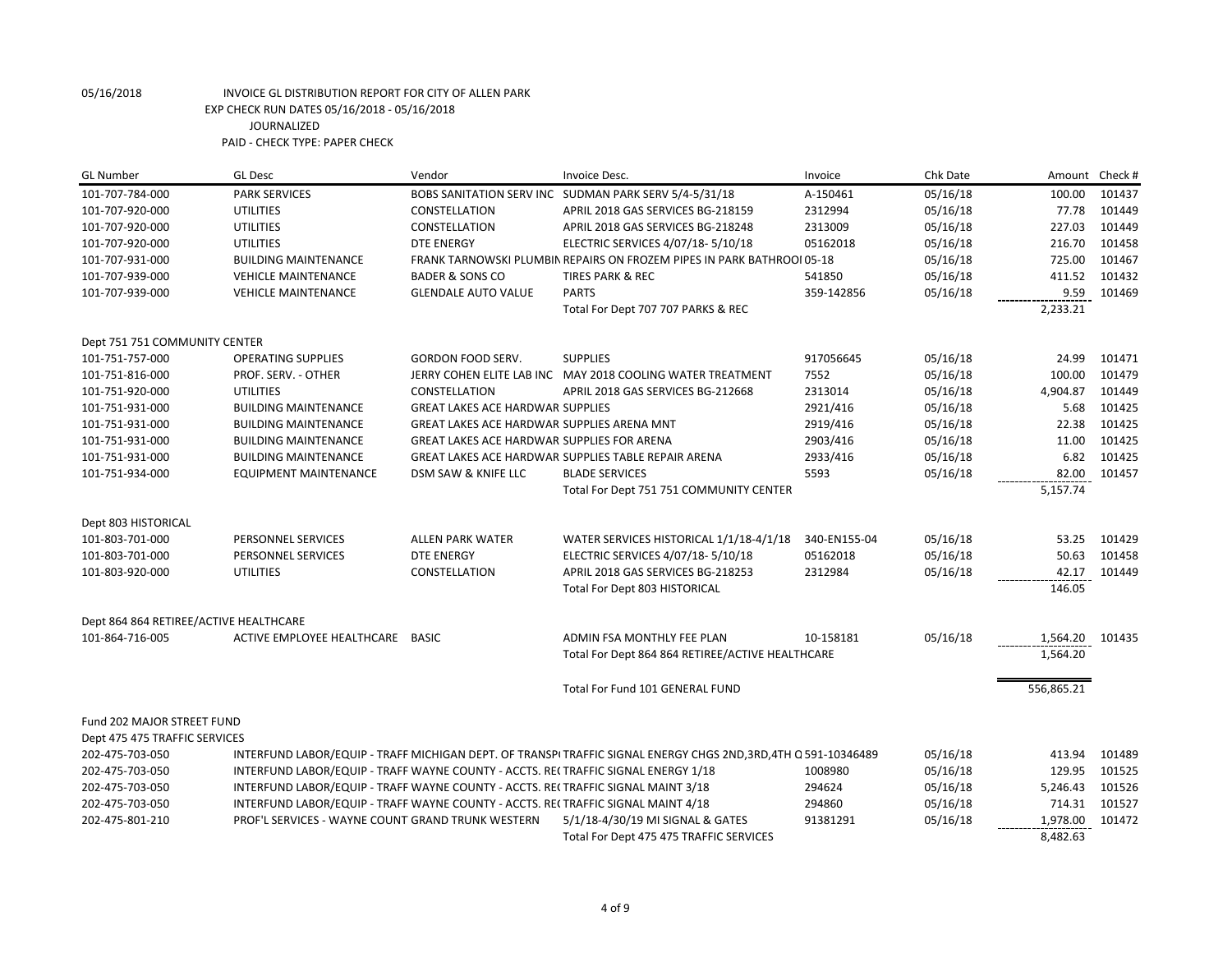| <b>GL Number</b>                  | <b>GL Desc</b>            | Vendor                     | Invoice Desc.                                                                         | Invoice           | Chk Date | Amount Check # |        |
|-----------------------------------|---------------------------|----------------------------|---------------------------------------------------------------------------------------|-------------------|----------|----------------|--------|
| Dept 479 PRESERVATION - STREETS   |                           |                            |                                                                                       |                   |          |                |        |
| 202-479-757-000                   | <b>OPERATING SUPPLIES</b> | AJAX MATERIALS CORP.       | SUPPLIES FOR PUBLIC SERV                                                              | 222299            | 05/16/18 | 534.45         | 101427 |
| 202-479-757-000                   | <b>OPERATING SUPPLIES</b> | AJAX MATERIALS CORP.       | <b>SUPPLIES</b>                                                                       | 222097            | 05/16/18 | 830.52         | 101427 |
| 202-479-801-205                   | <b>SECTIONING</b>         | SAVONE CEMENT, INC.        | JOB AP-74 PMT #1 2018 CITY ST SECTIONING N JOB AP-74                                  |                   | 05/16/18 | 64,216.73      | 101506 |
| 202-479-801-220                   | PROF'L SERVICES           | <b>BUCCILLI GROUP, LLC</b> | INSEPCTION SERVICES 4/23-4/26/18 STEVE WC 2784                                        |                   | 05/16/18 | 648.00         | 101440 |
| 202-479-820-000                   | ENGINEERING               | C.E. RAINES COMPANY        | JOB AP-41 ENTERPRISE DR RECONSTRUCTION 14961                                          |                   | 05/16/18 | 6,943.00       | 101442 |
| 202-479-820-000                   | <b>ENGINEERING</b>        | <b>C.E. RAINES COMPANY</b> | JOB AP-52 2017 ST INSPECTION SRV                                                      | 14963             | 05/16/18 | 174.00         | 101442 |
|                                   |                           |                            | Total For Dept 479 PRESERVATION - STREETS                                             |                   |          | 73,346.70      |        |
| Dept 505 CONSTRUCTION - STREETS   |                           |                            |                                                                                       |                   |          |                |        |
| 202-505-985-000                   | <b>CAPITAL OUTLAY</b>     |                            | GV CEMENT CONTRACTING C JOB AP-63 PMT #2 PAVEMENT REPLACEMENT JOB AP-63               |                   | 05/16/18 | 87,397.71      | 101473 |
|                                   |                           |                            | Total For Dept 505 CONSTRUCTION - STREETS                                             |                   |          | 87,397.71      |        |
|                                   |                           |                            | Total For Fund 202 MAJOR STREET FUND                                                  |                   |          | 169,227.04     |        |
| Fund 203 LOCAL STREET FUND        |                           |                            |                                                                                       |                   |          |                |        |
| Dept 479 PRESERVATION - STREETS   |                           |                            |                                                                                       |                   |          |                |        |
| 203-479-757-000                   | <b>OPERATING SUPPLIES</b> | AJAX MATERIALS CORP.       | SUPPLIES FOR PUBLIC SERV                                                              | 222299            | 05/16/18 | 534.45         | 101427 |
| 203-479-757-000                   | <b>OPERATING SUPPLIES</b> | AJAX MATERIALS CORP.       | <b>SUPPLIES</b>                                                                       | 222097            | 05/16/18 | 830.52         | 101427 |
| 203-479-801-200                   | MILLAGE - CONSTRUCTION    |                            | GV CEMENT CONTRACTING C JOB AP-63 PMT #2 PAVEMENT REPLACEMENT JOB AP-63               |                   | 05/16/18 | 148,812.33     | 101473 |
| 203-479-801-205                   | SECTIONING - PRESERVATION | SAVONE CEMENT, INC.        | JOB AP-74 PMT #1 2018 CITY ST SECTIONING                                              | JOB AP-74         | 05/16/18 | 16,883.80      | 101506 |
| 203-479-801-205                   | SECTIONING - PRESERVATION | SAVONE CEMENT, INC.        | JOB AP-74 PMT #2 2018 CITY ST SECTIONING L(JOB AP-74                                  |                   | 05/16/18 | 4,118.22       | 101506 |
|                                   |                           |                            | Total For Dept 479 PRESERVATION - STREETS                                             |                   |          | 171,179.32     |        |
| Dept 483 ADMINISTRATION - STREETS |                           |                            |                                                                                       |                   |          |                |        |
| 203-483-820-000                   | ENGINEERING               | <b>BUCCILLI GROUP, LLC</b> | INSPECTION SRV S WOOD 4/23-4/26/18                                                    | 2783              | 05/16/18 | 810.00         | 101440 |
| 203-483-820-000                   | ENGINEERING               | C.E. RAINES COMPANY        | JOB AP-74 2018 ST SECTIONING BILLING DESIGI 15015                                     |                   | 05/16/18 | 5,000.00       | 101442 |
| 203-483-820-000                   | ENGINEERING               | C.E. RAINES COMPANY        | JOB AP-35 2017 RD PAVING INSPECTION SRV 14960                                         |                   | 05/16/18 | 1,476.00       | 101442 |
|                                   |                           |                            | Total For Dept 483 ADMINISTRATION - STREETS                                           |                   |          | 7,286.00       |        |
|                                   |                           |                            | Total For Fund 203 LOCAL STREET FUND                                                  |                   |          | 178,465.32     |        |
| Fund 249 BUILDING FUND            |                           |                            |                                                                                       |                   |          |                |        |
| Dept 371 371 BUILDING DEPARTMENT  |                           |                            |                                                                                       |                   |          |                |        |
| 249-371-722-100                   |                           |                            | RETIREMENT CONTRIBUTION - DB PNC INSTITUTIONAL INV.-BAF MAY 2018 PENSION CONTRIBUTION | MAY 2018          | 05/16/18 | 5,150.00       | 101500 |
| 249-371-853-000                   | <b>TELEPHONE</b>          | <b>VERIZON WIRELESS</b>    | PHONE SERVICES CITY HALL 4/2/18-5/1/18                                                | 9806300864        | 05/16/18 | 77.81          | 101520 |
| 249-371-962-000                   | MISCELLANEOUS             | LOWE'S                     | <b>APRIL 2018 PURCHASES</b>                                                           | <b>APRIL 2018</b> | 05/16/18 | 22.74          | 101486 |
|                                   |                           |                            | Total For Dept 371 371 BUILDING DEPARTMENT                                            |                   |          | 5,250.55       |        |
|                                   |                           |                            | Total For Fund 249 BUILDING FUND                                                      |                   |          | 5,250.55       |        |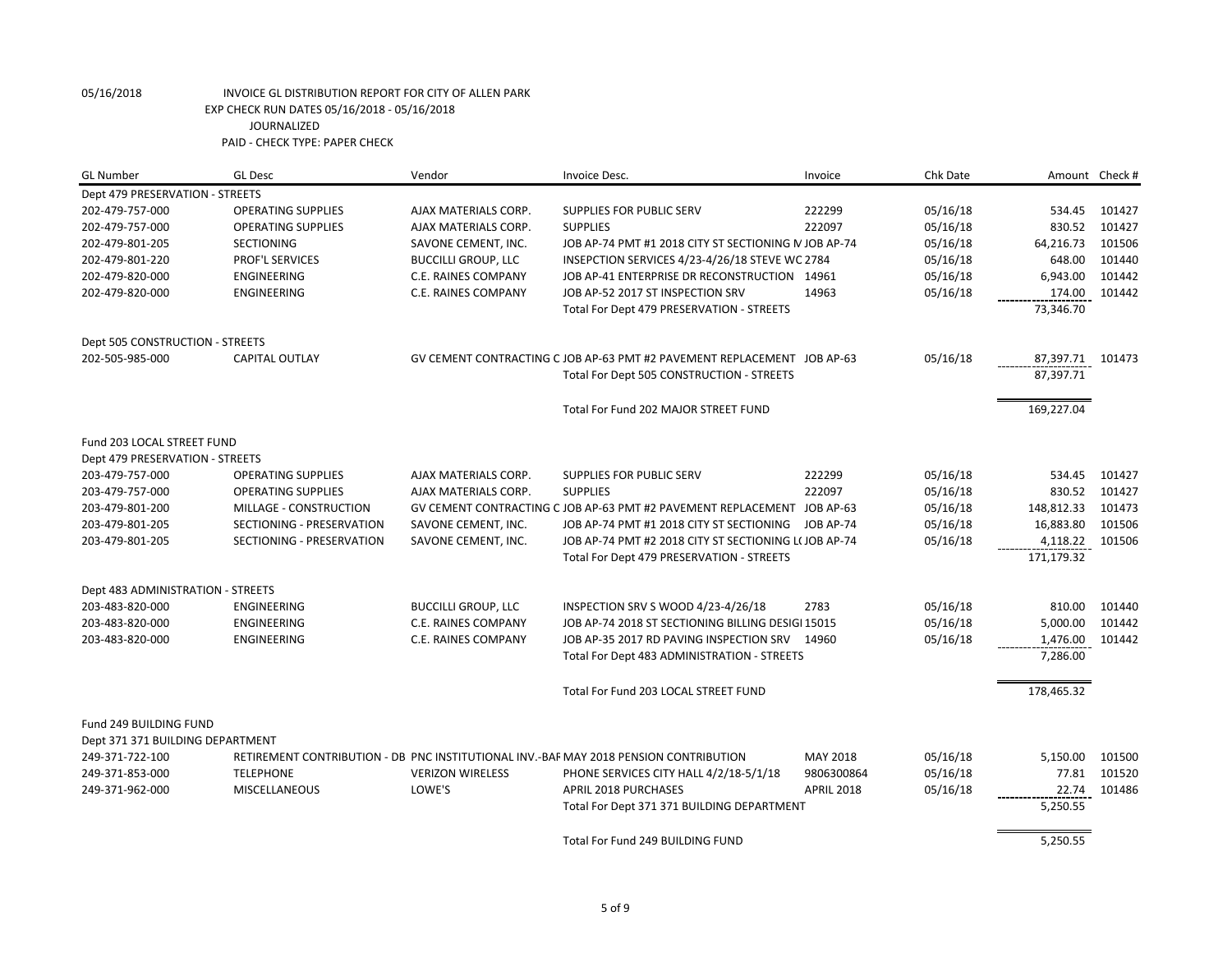| <b>GL Number</b>                 | <b>GL Desc</b>                                 | Vendor                                                                     | Invoice Desc.                                                                  | Invoice        | Chk Date |              | Amount Check # |
|----------------------------------|------------------------------------------------|----------------------------------------------------------------------------|--------------------------------------------------------------------------------|----------------|----------|--------------|----------------|
| Fund 266 DRUG FORFEITURE - STATE |                                                |                                                                            |                                                                                |                |          |              |                |
| Dept 000                         |                                                |                                                                            |                                                                                |                |          |              |                |
| 266-000-984-000                  | COMPUTER EQUIPMENT/SOFTWA THOMSON REUTERS-WEST |                                                                            | WEST INFO CHGS 4/1/18-4/30/18                                                  | 838130620      | 05/16/18 | 178.50       | 101515         |
|                                  |                                                |                                                                            | Total For Dept 000                                                             |                |          | 178.50       |                |
|                                  |                                                |                                                                            | Total For Fund 266 DRUG FORFEITURE - STATE                                     |                |          | 178.50       |                |
|                                  |                                                |                                                                            |                                                                                |                |          |              |                |
| Fund 271 LIBRARY                 |                                                |                                                                            |                                                                                |                |          |              |                |
| Dept 000                         |                                                |                                                                            |                                                                                |                |          |              |                |
| 271-000-757-000                  | <b>OPERATING SUPPLIES</b>                      | PETTY CASH - LIBRARY                                                       | <b>REIMBURSEMENT ON MILEAGE</b>                                                | <b>MILEAGE</b> | 05/16/18 | 124.13       | 101498         |
| 271-000-827-000                  | <b>LIBRARY SERVICES</b>                        | <b>MIDWEST TAPE</b>                                                        | <b>HOOPLA DIGITAL APRIL 2018</b>                                               | 96054189       | 05/16/18 | 599.09       | 101490         |
| 271-000-827-000                  | <b>LIBRARY SERVICES</b>                        | <b>MIDWEST TAPE</b>                                                        | <b>HOOPLA DIGIAL MARCH 2018</b>                                                | 95966884       | 05/16/18 | 400.13       | 101490         |
| 271-000-827-000                  | <b>LIBRARY SERVICES</b>                        | THE LIBRARY NETWORK                                                        | <b>EXTERNAL DATAMAILERS</b>                                                    | 61114          | 05/16/18 | 146.65       | 101514         |
| 271-000-827-000                  | <b>LIBRARY SERVICES</b>                        | THE LIBRARY NETWORK                                                        | SAS, BDBS, CAPITAL RESERVE BASIC FEE                                           | 61064          | 05/16/18 | 8,164.96     | 101514         |
| 271-000-827-000                  | <b>LIBRARY SERVICES</b>                        | UNIQUE MANAGEMENT SERV PLACEMENTS 4/2-4/23/18                              |                                                                                | 462403         | 05/16/18 | 44.75        | 101518         |
| 271-000-828-000                  | <b>MATERIALS</b>                               | <b>STEINWAY INC</b>                                                        | <b>CD FOR LIBRARY</b>                                                          | 37462          | 05/16/18 | 12.99        | 101430         |
| 271-000-828-000                  | <b>MATERIALS</b>                               | <b>STEINWAY INC</b>                                                        | <b>CD FOR LIBRARY</b>                                                          | 37418          | 05/16/18 | 64.25        | 101430         |
| 271-000-828-000                  | <b>MATERIALS</b>                               | <b>BAKER &amp; TAYLOR</b>                                                  | <b>MATERIALS FOR LIBRARY</b>                                                   | 2033684995     | 05/16/18 | 88.22        | 101433         |
| 271-000-828-000                  | <b>MATERIALS</b>                               | <b>BAKER &amp; TAYLOR</b>                                                  | <b>MATERIALS FOR LIBRARY</b>                                                   | 2033675614     | 05/16/18 | 33.15        | 101433         |
| 271-000-828-000                  | <b>MATERIALS</b>                               | <b>NINER ERICA</b>                                                         | REIMBURSEMENT FOR DVD FOR LIBRARY                                              | REIMBURSEMENT  | 05/16/18 | 417.44       | 101493         |
| 271-000-828-000                  | <b>MATERIALS</b>                               | THE LIBRARY NETWORK                                                        | MOTOR VEHICLE LAWS OF MICHIGAN                                                 | 61176          | 05/16/18 | 58.00        | 101514         |
| 271-000-920-000                  | <b>UTILITIES</b>                               | <b>ALLEN PARK WATER</b>                                                    | WATER BILL LIBRARY 1/1/18-4/1/18                                               | 390-AL081-00   | 05/16/18 | 253.50       | 101429         |
| 271-000-931-000                  | <b>BUILDING MAINTENANCE</b>                    |                                                                            | COVERALL NORTH AMERICA COMMERCIAL CLEANING LIBRARY 5/1/18-5/31, 1340251655     |                | 05/16/18 | 835.00       | 101451         |
|                                  |                                                |                                                                            | Total For Dept 000                                                             |                |          | 11,242.26    |                |
|                                  |                                                |                                                                            | <b>Total For Fund 271 LIBRARY</b>                                              |                |          | 11,242.26    |                |
| Fund 401 CAPITAL PROJECT FUND    |                                                |                                                                            |                                                                                |                |          |              |                |
| Dept 000                         |                                                |                                                                            |                                                                                |                |          |              |                |
| 401-000-985-005                  |                                                | CAPITAL OUTLAY-COMMUNITY CTITRENDSET COMMUNICATION CAMERAS FOR COMM CENTER |                                                                                | 1155           | 05/16/18 | 3,850.00     | 101517         |
| 401-000-987-300                  | <b>CONST-CITY HALL</b>                         | <b>DOUGLAS ELECTRIC</b>                                                    | NEW GENERATOR DEPOSIT OFF VIG INV #8                                           | 36809          | 05/16/18 | 62,480.00    | 101456         |
| 401-000-987-300                  | <b>CONST-CITY HALL</b>                         | <b>JS VIG CONSTRUCTION CO</b>                                              | CITY HALL CONSTRUCTION PMT #8                                                  | 1652-8         | 05/16/18 | 1,009,009.10 | 101480         |
| 401-000-987-300                  | <b>CONST-CITY HALL</b>                         | <b>MICA TEC</b>                                                            | MILL WORK OFF JS VIG PMT #8                                                    | 1652-8 MILL    | 05/16/18 | 41,990.00    | 101488         |
|                                  |                                                |                                                                            | Total For Dept 000                                                             |                |          | 1,117,329.10 |                |
|                                  |                                                |                                                                            | Total For Fund 401 CAPITAL PROJECT FUND                                        |                |          | 1,117,329.10 |                |
| Fund 592 WATER & SEWER           |                                                |                                                                            |                                                                                |                |          |              |                |
| Dept 000                         |                                                |                                                                            |                                                                                |                |          |              |                |
| 592-000-461-000                  | <b>WATER SALES</b>                             |                                                                            | <b>IBB PETROLEUM SERVICES IN WATER USAGE DEPOSIT BACKFLOW TESINGING REFUND</b> |                | 05/16/18 | 100.00       | 101476         |
| 592-000-461-000                  | <b>WATER SALES</b>                             |                                                                            | R.L. COOLSAET CONSTRUCTIC REFUND OF FUNDS FROM HYDRANT RENTAL 55 REFUND        |                | 05/16/18 | 935.85       | 101504         |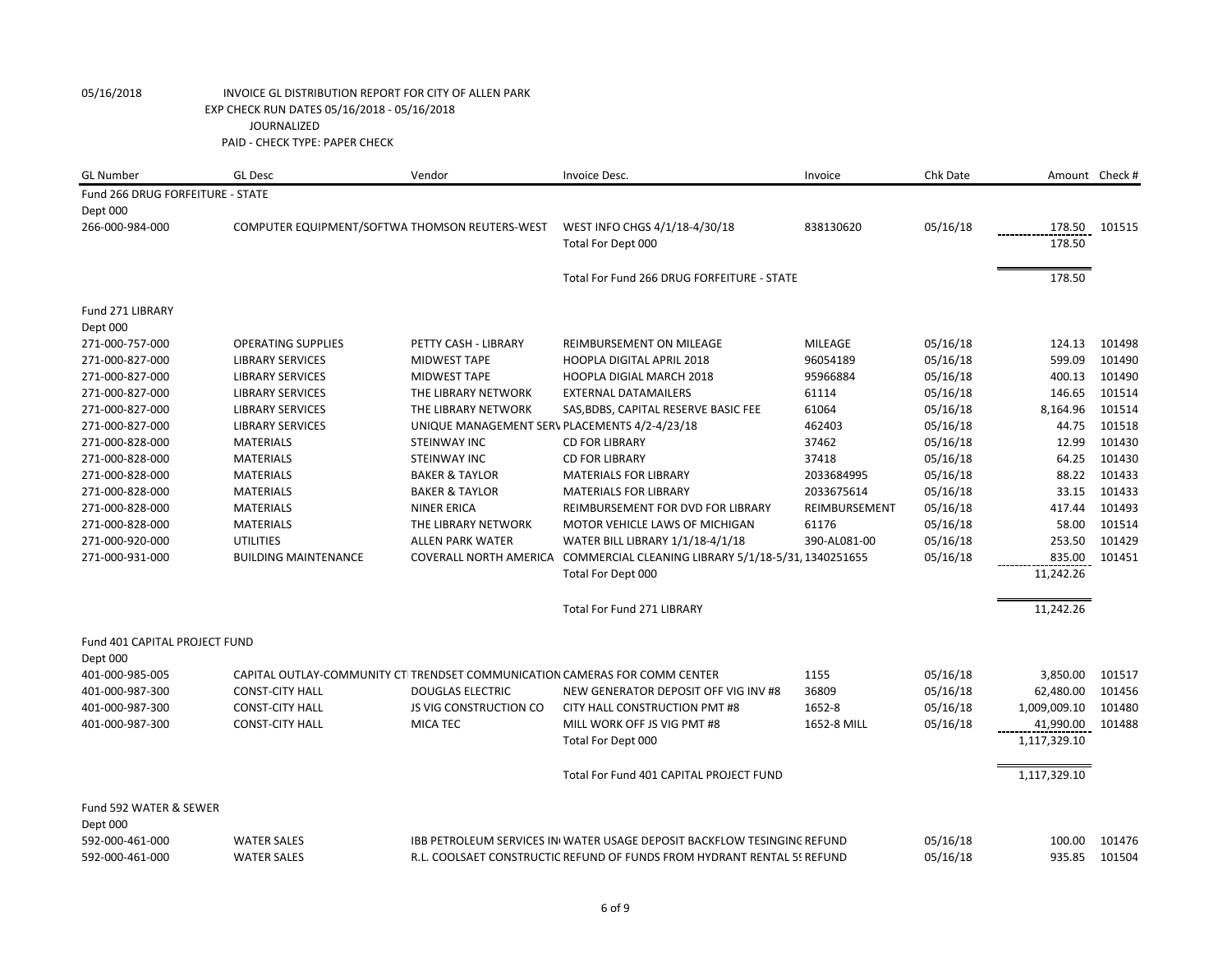| <b>GL Number</b>   | <b>GL Desc</b>                               | Vendor                                            | Invoice Desc.                                                                   | Invoice           | Chk Date |            | Amount Check # |
|--------------------|----------------------------------------------|---------------------------------------------------|---------------------------------------------------------------------------------|-------------------|----------|------------|----------------|
| 592-000-461-000    | <b>WATER SALES</b>                           |                                                   | R.L. COOLSAET CONSTRUCTIC REFUND FUNDS FROM HYDRANT METER RENT/ REFUND          |                   | 05/16/18 | 1,789.90   | 101505         |
| 592-000-471-000    | MISCELLANEOUS INCOME                         |                                                   | <b>IBB PETROLEUM SERVICES IN WATER USAGE DEPOSIT BACKFLOW TESINGING REFUND</b>  |                   | 05/16/18 | 542.47     | 101476         |
|                    |                                              |                                                   | Total For Dept 000                                                              |                   |          | 3,368.22   |                |
| Dept 600 WATER     |                                              |                                                   |                                                                                 |                   |          |            |                |
| 592-600-745-400    | <b>METER MAINTENANCE</b>                     | <b>ETNA SUPPLY COMPANY</b>                        | <b>SUPPLIES</b>                                                                 | S102612104.001    | 05/16/18 | 2,080.00   | 101464         |
| 592-600-873-000    | <b>MAIN MAINTENANCE</b>                      | <b>GREAT LAKES ACE HARDWAR SUPPLIES WATERMAIN</b> |                                                                                 | 2936/416          | 05/16/18 | 18.97      | 101425         |
| 592-600-873-000    | <b>MAIN MAINTENANCE</b>                      | D & L GARDEN CENTER, INC. SUPPLIES                |                                                                                 | 93486             | 05/16/18 | 168.00     | 101452         |
| 592-600-873-000    | <b>MAIN MAINTENANCE</b>                      | D & L GARDEN CENTER, INC. SUPPLIES                |                                                                                 | 93281             | 05/16/18 | 56.00      | 101452         |
| 592-600-873-000    | <b>MAIN MAINTENANCE</b>                      | D & L GARDEN CENTER, INC. SUPPLIES                |                                                                                 | 93291             | 05/16/18 | 56.00      | 101452         |
| 592-600-873-000    | <b>MAIN MAINTENANCE</b>                      | D & L GARDEN CENTER, INC. SUPPLIES                |                                                                                 | 93277             | 05/16/18 | 56.00      | 101452         |
| 592-600-873-000    | <b>MAIN MAINTENANCE</b>                      | D & L GARDEN CENTER, INC. SUPPLIES                |                                                                                 | 93264             | 05/16/18 | 28.00      | 101452         |
| 592-600-873-000    | <b>MAIN MAINTENANCE</b>                      | EJ USA, INC                                       | <b>PARTS</b>                                                                    | 110180027651      | 05/16/18 | 3,583.08   | 101463         |
| 592-600-873-000    | <b>MAIN MAINTENANCE</b>                      | EJ USA, INC                                       | <b>PARTS</b>                                                                    | 110180027230      | 05/16/18 | 85.32      | 101463         |
| 592-600-873-000    | <b>MAIN MAINTENANCE</b>                      | ETNA SUPPLY COMPANY                               | <b>SUPPLIES</b>                                                                 | S102619678.001    | 05/16/18 | 396.80     | 101464         |
| 592-600-873-000    | <b>MAIN MAINTENANCE</b>                      | LOWE'S                                            | <b>APRIL 2018 PURCHASES</b>                                                     | <b>APRIL 2018</b> | 05/16/18 | 70.55      | 101486         |
| 592-600-873-000    | <b>MAIN MAINTENANCE</b>                      | MICHIGAN BUSINESS & AUCT SUPPLIES                 |                                                                                 | 85686             | 05/16/18 | 15.84      | 101501         |
| 592-600-873-200    | WC ALLIANCE OF DR WATERSHEDS WAYNE COUNTY    |                                                   | APR-JUN 2018 ECPAD & O&M ASSESSMENT GC 294495                                   |                   | 05/16/18 | 966.67     | 101523         |
| 592-600-926-050    | PURCHASED WATER                              |                                                   | <b>GREAT LAKES WATER AUTHO MARCH 2018 WHOLESALE WATER SERVICES</b>              | MARWHOLESALE      | 05/16/18 | 175,985.81 | 101455         |
| 592-600-978-004    | <b>CROSS CONNECTION PROGRAM</b>              | HYDRO DESIGNS, INC.                               | APRIL 2018 CROSS CONNECTION INSPECTION 0046888-IN                               |                   | 05/16/18 | 4,934.00   | 101475         |
| 592-600-985-000    | <b>CAPITAL OUTLAY</b>                        |                                                   | BRICCO EXCAVATING CO LLC JOB AP 53 & 63 WATER MAIN REPLACEMENT P JOB AP 53 & 63 |                   | 05/16/18 | 447,723.06 | 101532         |
| 592-600-985-000    | <b>CAPITAL OUTLAY</b>                        |                                                   | BRICCO EXCAVATING CO LLC JOB AP -35 PMT #3 FINAL WATER MAIN REPLA(JOB AP-35     |                   | 05/16/18 | 19,464.25  | 101532         |
| 592-600-985-000    | CAPITAL OUTLAY                               |                                                   | BRICCO EXCAVATING CO LLC JOB AP-24 PMT #5 FINAL PMT WATER MAIN REJOB AP-24      |                   | 05/16/18 | 39,259.92  | 101532         |
|                    |                                              |                                                   | Total For Dept 600 WATER                                                        |                   |          | 694,948.27 |                |
| Dept 601 601 SEWER |                                              |                                                   |                                                                                 |                   |          |            |                |
| 592-601-678-005    | RUBBLE REMOVAL                               | <b>CITY OF MOUNT CLEMENS</b>                      | VACTOR DUMP MANIFEST 0153398599                                                 | 12417             | 05/16/18 | 367.00     | 101446         |
| 592-601-712-000    | CLOTHING, CLEANING & TECH SKILI CINTAS CORP. |                                                   | APRIL 2018 UNIFORM SERVICES WATER DEPT                                          | <b>APRIL 2018</b> | 05/16/18 | 205.24     | 101444         |
| 592-601-745-200    | <b>PAVEMENT REPAIRS</b>                      | SAVONE CEMENT, INC.                               | JOB AP-73 PMT #1 PAVEMENT REPLACEMENT JOB AP-73                                 |                   | 05/16/18 | 25,549.11  | 101506         |
| 592-601-757-000    | <b>OPERATING SUPPLIES</b>                    | <b>SMART BILL</b>                                 | SUPPLIES & SERVICES FOR MAY 2018 WATER B 32378-S                                |                   | 05/16/18 | 1,751.40   | 101511         |
| 592-601-907-300    | <b>EXCESS FLOW- WAYNE COUNTY</b>             | <b>WAYNE COUNTY</b>                               | MAY 2018 FIXED EXCESS                                                           | 294780            | 05/16/18 | 56,107.00  | 101524         |
| 592-601-908-000    | <b>IWC CHARGES- DETROIT</b>                  |                                                   | GREAT LAKES WATER AUTHO MARCH 2018 IWC CHARGES                                  | <b>MARCHIWC</b>   | 05/16/18 | 2,575.88   | 101453         |
| 592-601-920-000    | <b>UTILITIES</b>                             | <b>DTE ENERGY</b>                                 | ELECTRIC SERVICES 4/07/18-5/10/18                                               | 05162018          | 05/16/18 | 4,346.45   | 101458         |
| 592-601-923-000    | PROFESSIONAL SERVICES                        | <b>RITTER GIS INC</b>                             | APRIL 2018 CMMS SUPPORT SERVICES                                                | 2018-0038         | 05/16/18 | 3,360.00   | 101502         |
| 592-601-927-100    | DETROIT POLLUTANTS                           |                                                   | GREAT LAKES WATER AUTHO MARCH 2018 POLLUTANT SURCHARGE                          | MARPOLLUTANT      | 05/16/18 | 860.45     | 101454         |
| 592-601-930-000    | SEWER MAINTENANCE                            | GREAT LAKES ACE HARDWAR SUPPLIES SEWER MNT        |                                                                                 | 2944/416          | 05/16/18 | 15.45      | 101425         |
| 592-601-939-100    | <b>VEHICLE MAINTENANCE</b>                   |                                                   | GLOBAL TELEMATIC SOLUTIO FLEET TRACKING SERVICES 4/27/18-5/26/18                | 32211             | 05/16/18 | 350.00     | 101470         |
| 592-601-939-100    | <b>VEHICLE MAINTENANCE</b>                   | <b>INTERSTATE BATTERY OF SE N PARTS</b>           |                                                                                 | 60088152          | 05/16/18 | 246.32     | 101477         |
| 592-601-986-000    | CAPITAL OUTLAY-SEWERS                        | LIQUI-FORCE SERV.                                 | 2017-2018 SAW                                                                   | <b>US 2575</b>    | 05/16/18 | 103,533.50 | 101484         |
|                    |                                              |                                                   | Total For Dept 601 601 SEWER                                                    |                   |          | 199,267.80 |                |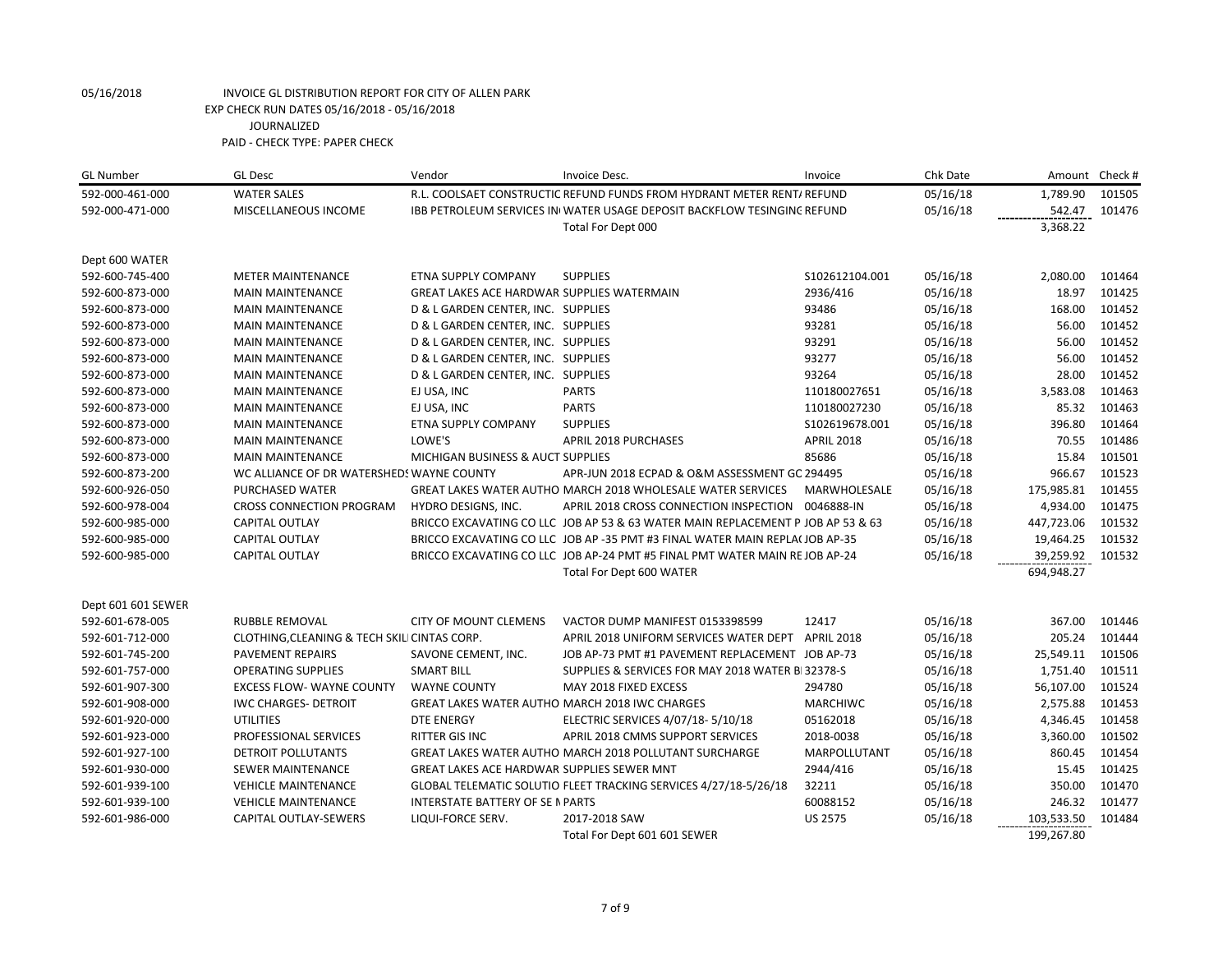| <b>GL Number</b>             | <b>GL Desc</b>              | Vendor                                         | Invoice Desc.                                                                         | Invoice    | Chk Date | Amount Check # |        |
|------------------------------|-----------------------------|------------------------------------------------|---------------------------------------------------------------------------------------|------------|----------|----------------|--------|
| Dept 603 603 BASIN           |                             |                                                |                                                                                       |            |          |                |        |
| 592-603-853-000              | <b>TELEPHONE</b>            | <b>VERIZON WIRELESS</b>                        | PHONE SERVICES CITY HALL 4/2/18-5/1/18                                                | 9806300864 | 05/16/18 | 539.59         | 101520 |
| 592-603-920-000              | <b>UTILITIES</b>            | CONSTELLATION                                  | APRIL 2018 GAS SERVICES BG-218251                                                     | 2312986    | 05/16/18 | 259.37         | 101449 |
| 592-603-920-000              | <b>UTILITIES</b>            | CONSTELLATION                                  | APRIL 2018 GAS SERVICES BG-218252                                                     | 2312995    | 05/16/18 | 476.81         | 101449 |
| 592-603-920-000              | <b>UTILITIES</b>            | <b>DTE ENERGY</b>                              | ELECTRIC SERVICES 4/07/18-5/10/18                                                     | 05162018   | 05/16/18 | 6,344.78       | 101458 |
| 592-603-930-000              | SEWER MAINTENANCE           | WADE-TRIM/ASSOCIATES, INIPROF SRV THRU 3/31/18 |                                                                                       | 7003296    | 05/16/18 | 597.68         | 101522 |
| 592-603-931-000              | <b>BUILDING MAINTENANCE</b> | GREAT LAKES ACE HARDWAR SUPPLIES PUMP STN      |                                                                                       | 2907/416   | 05/16/18 | 36.08          | 101425 |
| 592-603-939-000              | <b>VEHICLE MAINTENANCE</b>  | THE SAFETY COMPANY LLC                         | PARTS/REPAIR SIDE HOSE REEL                                                           | IN181745   | 05/16/18 | 1,008.26       | 101491 |
| 592-603-985-000              | CAPITAL OUTLAY              |                                                | DUBOIS-COOPER ASSOCIATES PUMP ASSEMBLY REPLACEMENT                                    | 0235       | 05/16/18 | 64,500.00      | 101462 |
|                              |                             |                                                | Total For Dept 603 603 BASIN                                                          |            |          | 73,762.57      |        |
| Dept 604 ADMINISTRATION/DEBT |                             |                                                |                                                                                       |            |          |                |        |
| 592-604-722-100              |                             |                                                | RETIREMENT CONTRIBUTION - DB PNC INSTITUTIONAL INV.-BAF MAY 2018 PENSION CONTRIBUTION | MAY 2018   | 05/16/18 | 18,237.00      | 101500 |
| 592-604-820-000              | ENGINEERING                 | <b>BUCCILLI GROUP, LLC</b>                     | INSPECTION SERV S WOOD 4/23-4/27/18                                                   | 2782       | 05/16/18 | 1,242.00       | 101440 |
| 592-604-820-000              | ENGINEERING                 | C.E. RAINES COMPANY                            | JOB AP-56 GLWA WASTERWATER MASTER PLAI 14964                                          |            | 05/16/18 | 100.00         | 101442 |
| 592-604-820-000              | <b>ENGINEERING</b>          | <b>C.E. RAINES COMPANY</b>                     | JOB AP-63W 2018 WATER MAIN REPAIRS                                                    | 15018      | 05/16/18 | 9,522.97       | 101442 |
| 592-604-820-000              | <b>ENGINEERING</b>          | C.E. RAINES COMPANY                            | JOB AP-53 2017 WATER MAIN REPLACEMENT 15017                                           |            | 05/16/18 | 31,172.58      | 101442 |
| 592-604-820-000              | ENGINEERING                 | C.E. RAINES COMPANY                            | JOB AP-64 WATER ASSESSMENT MANAGEMEN 14965                                            |            | 05/16/18 | 5,000.00       | 101442 |
| 592-604-820-000              | ENGINEERING                 | C.E. RAINES COMPANY                            | JOB AP-67 WATER ASSET MANAGEMENT PLAN 14966                                           |            | 05/16/18 | 781.00         | 101442 |
| 592-604-820-000              | ENGINEERING                 | C.E. RAINES COMPANY                            | JOB AP-73 2018 UTILITY & PAVEMENT REPLACE 15014                                       |            | 05/16/18 | 1,258.00       | 101442 |
| 592-604-820-000              | ENGINEERING                 |                                                | FISHBECK, THOMPSON, CARR I PROF SERVICES THRU 4/20/18 AP ENTERPRISE 1374323           |            | 05/16/18 | 3,082.20       | 101465 |
| 592-604-820-000              | ENGINEERING                 |                                                | FISHBECK, THOMPSON, CARR I PROF SERVICES AP QUANDT PS INSPECTION                      | 374508     | 05/16/18 | 3,800.00       | 101465 |
| 592-604-820-000              | <b>ENGINEERING</b>          |                                                | FISHBECK, THOMPSON, CARR I PROF SERVICES AP METER MODELING                            | 374312     | 05/16/18 | 2,008.16       | 101465 |
| 592-604-997-000              | PAYING AGENT FEES           | <b>US BANK</b>                                 | ADMINISTRATION FEE'S 4/1/18-3/31/19                                                   | 4977237    | 05/16/18 | 400.00         | 101519 |
|                              |                             |                                                | Total For Dept 604 ADMINISTRATION/DEBT                                                |            |          | 76,603.91      |        |
|                              |                             |                                                | Total For Fund 592 WATER & SEWER                                                      |            |          | 1,047,950.77   |        |
| Fund 701 TRUST AND AGENCY    |                             |                                                |                                                                                       |            |          |                |        |
| Dept 000                     |                             |                                                |                                                                                       |            |          |                |        |
| 701-000-244-200              | <b>CERT DONATIONS</b>       | YOST COLLISION INC                             | <b>REPAIRS 2002 E 350 VAN</b>                                                         | 007253     | 05/16/18 | 484.45         | 101530 |
| 701-000-244-200              | <b>CERT DONATIONS</b>       |                                                | ZIPS TRUCK EQUIPMENT INC LABOR SERVICES TO MAKE REPAIRS FORD                          | 581521     | 05/16/18 | 300.00         | 101531 |
| 701-000-245-000              | PARKS & RECREATION ESCROW   | <b>KEY AWARDS</b>                              | <b>MEMORIAL PLAQUES</b>                                                               | 3934A      | 05/16/18 | 40.00          | 101482 |
| 701-000-249-000              | <b>FLOWER BED ESCROW</b>    | PAGE, JEFFREY                                  | REIMBURSEMENT FOR 2018 ADOPT A FLOWER REIMBURSEMENT                                   |            | 05/16/18 | 1,555.09       | 101495 |
| 701-000-249-000              | <b>FLOWER BED ESCROW</b>    |                                                | PANETTA'S LANDSCAPE SUPP ADOPT A FLOWER 24TH DIST COURT                               | 6479       | 05/16/18 | 82.00          | 101496 |
| 701-000-249-000              | <b>FLOWER BED ESCROW</b>    |                                                | PANETTA'S LANDSCAPE SUPP ADOPT A FLOWERBED SUPPLIES                                   | 4495       | 05/16/18 | 44.85          | 101496 |
| 701-000-249-000              | <b>FLOWER BED ESCROW</b>    | ALLEGRA MARKETING                              | <b>DPS SUPPLIES</b>                                                                   | 5555       | 05/16/18 | 80.64          | 101529 |
|                              |                             |                                                | Total For Dept 000                                                                    |            |          | 2,587.03       |        |
|                              |                             |                                                | Total For Fund 701 TRUST AND AGENCY                                                   |            |          | 2,587.03       |        |